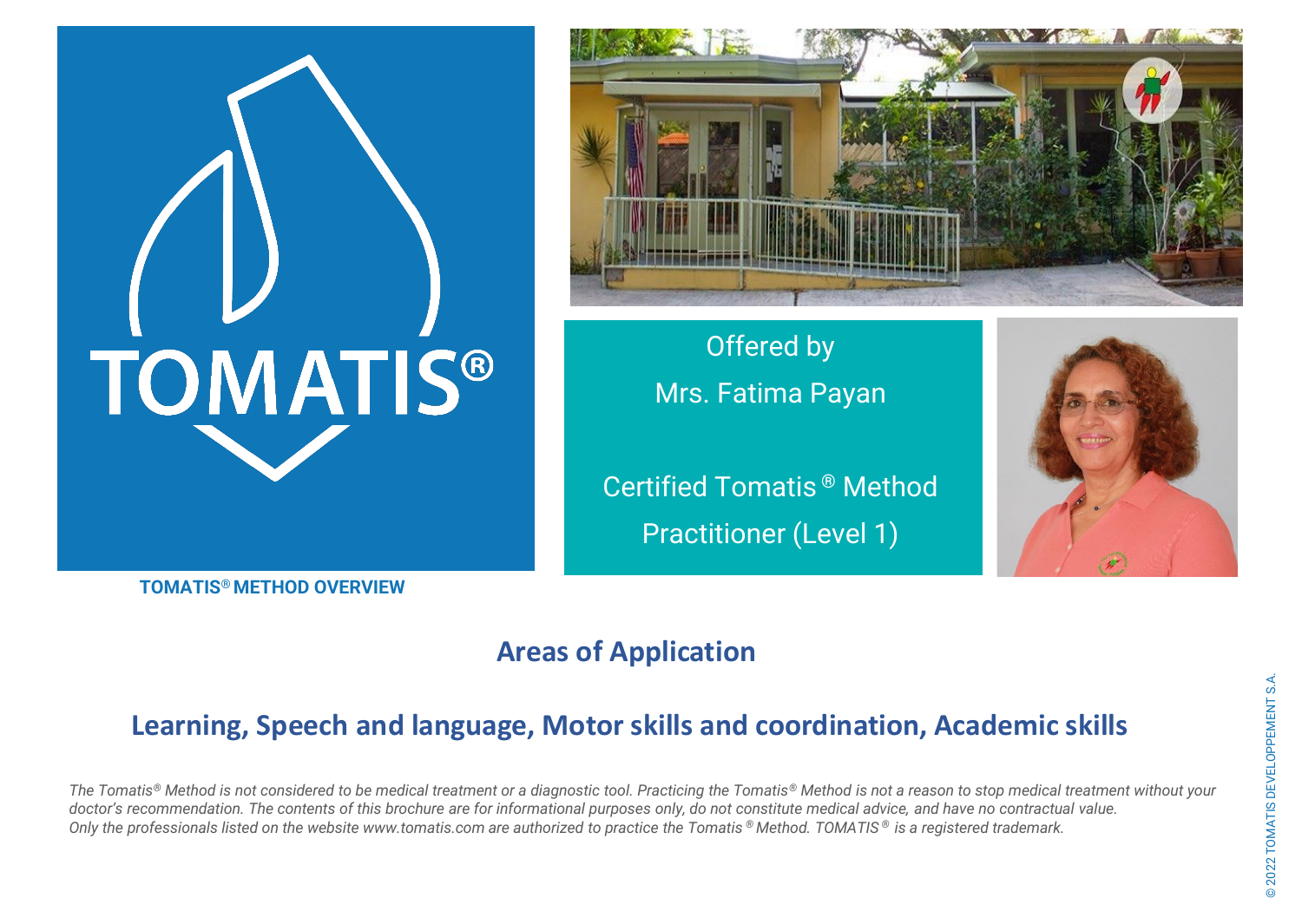

# **A FEW WORDS BEFORE BEGINNING**



*"We can hear well, but listen poorly."* **Alfred Tomatis**

Sixty years ago, the ENT Alfred Tomatis developed a method to restore listening skills. This program, to which Tomatis devoted his life, consists of specific listening sessions. Your own voice, or music is modified in real time to naturally train your brain to enhance your motor, emotional, and cognitive abilities.

This effect occurs because of *neuroplasticity,* which is the brain's capacity to create new connections following specialized, sustained, and repeated stimuli. Considered a forerunner to modern neuroscience, Alfred Tomatis is cited as a reference by many researchers and scientists. His method is now used all over the world.

*The Tomatis® Method is a complementary program and may be used in conjunction with other programs or approaches. The Tomatis® professional that you work with may have their own specialization and treatment plan.*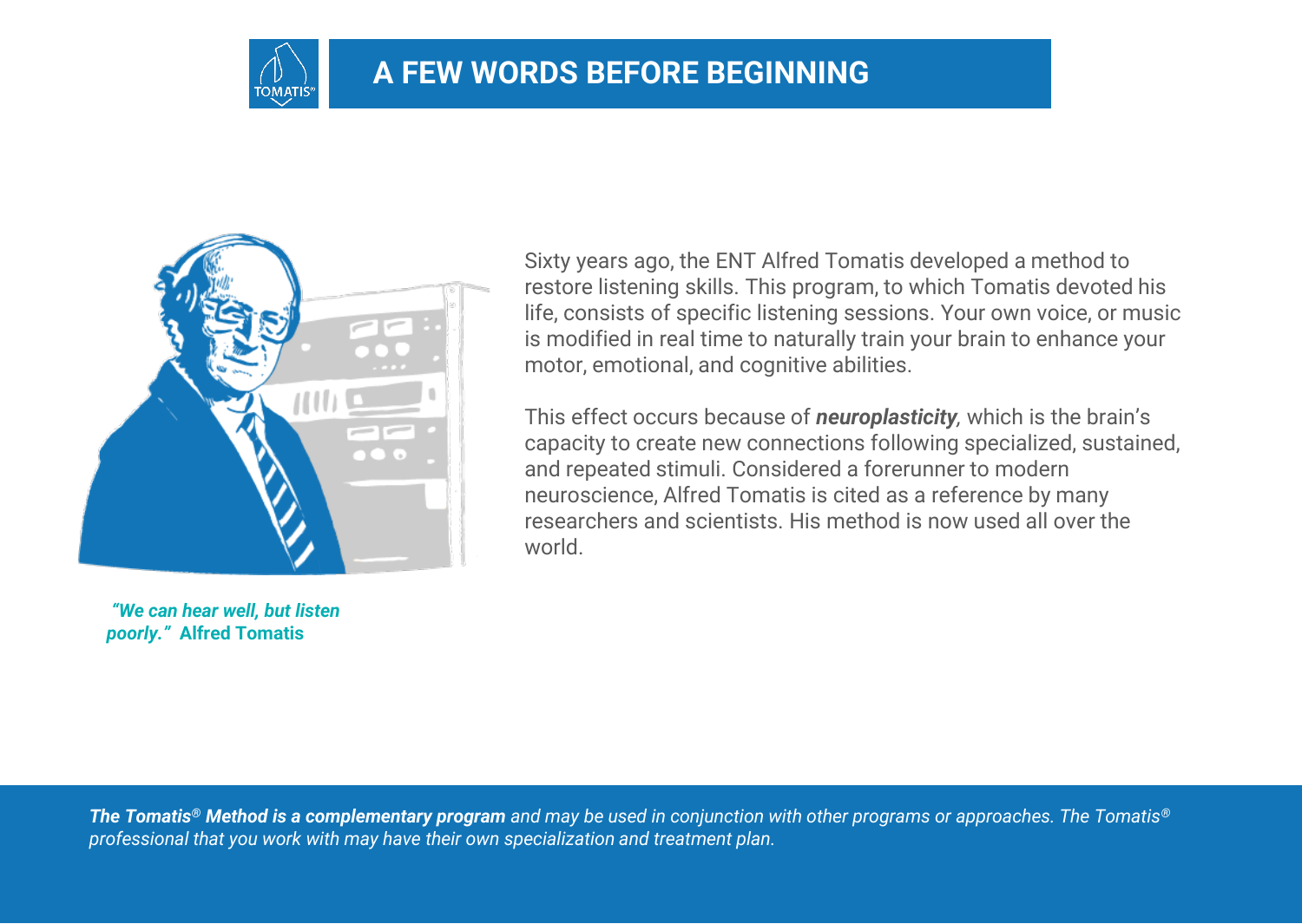

# **YOUR PROGRAM AT A GLANCE**



**Your first session** will last about 2 hours. During this interview with a professional trained in the Tomatis® Method, you will be asked to share your personal history and that of your child. This session will allow you to think about a Tomatis® course, to set goals, and to define expectations. Each session is followed by an interview in order to adjust the course as needed.

Each **listening session** generally lasts 14 days with 40-80 minutes of listening each day. These sessions are performed at school with TALKSUP®. The sessions consist of music that has been customized to the child's listening profile. As he/she goes along, the program evolves, incorporating active sessions of reading and/or repetition.

**SESSION 1 SESSION 2 SESSION 3**



After each session, there will be a break of about 4 weeks. The duration of the break may increase after the first session. During these breaks, stimulation continues with active work reading, talking and/or singing using the Forbrain® or the Infinite® headsets.

### *The Program*

*Your course is personalized by a Tomatis® professional and can vary greatly depending on your goals and profile. As a result of this personalization, the number and duration of listening sessions and scheduled breaks can change significantly.*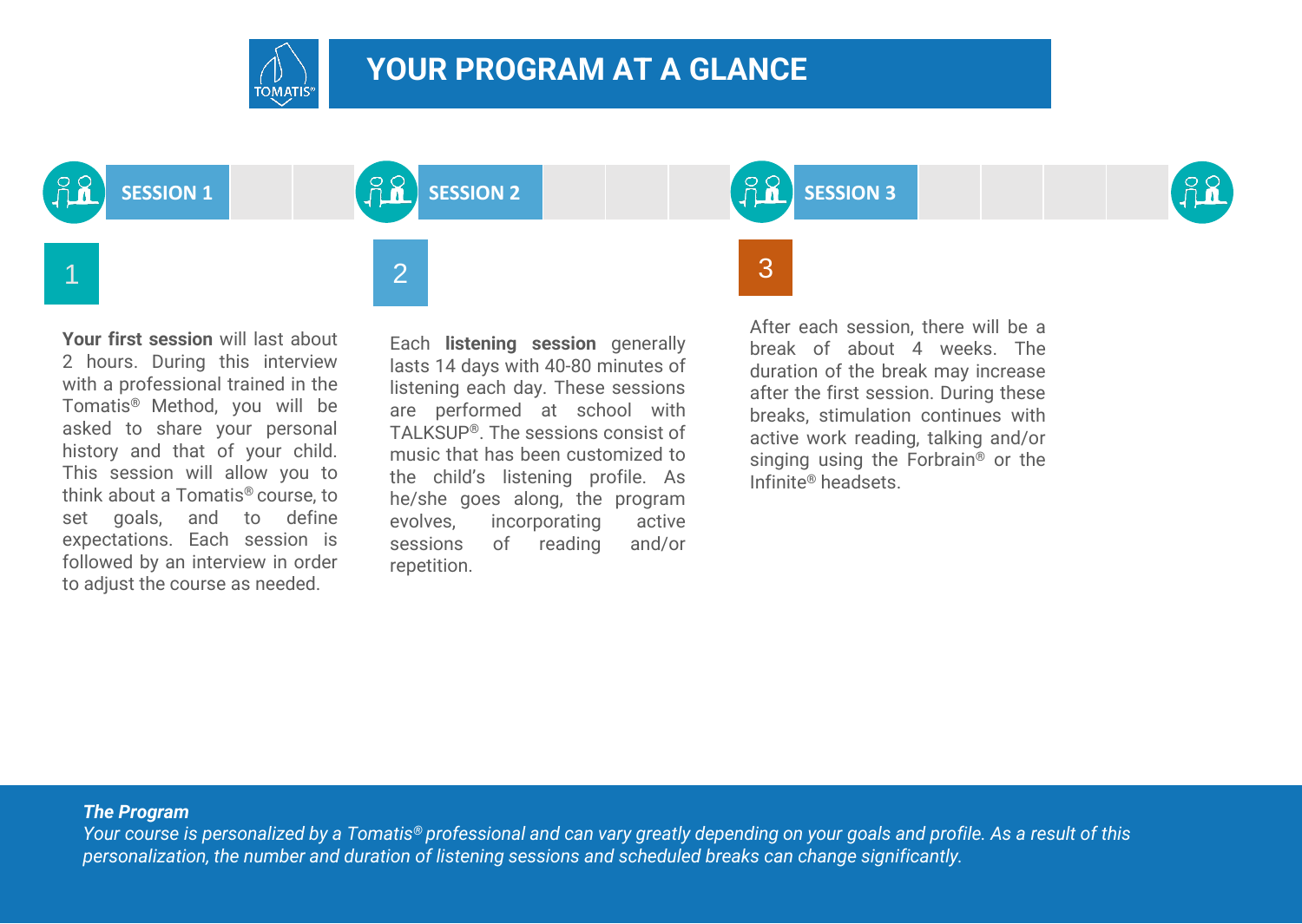

*You'll start with an overview session which lasts approximately 1½ - 2 hours. This individual session will serve as an opportunity for evaluating. Each professional will utilize all the appropriate evaluating materials. Your Tomatis® professional may ask that you participate in evaluations specific to the Tomatis® Method. These tests are designed to determine the child's listening, emotional and behavioral profile in order to personalize the program and help to measure progress along the way.* 



# **Tomatis® Evaluation Database (TED)**

This online questionnaire was created for evaluating children. It consists of a series of psycho pedagogical questions which parents must answer in relation to the child. The questionnaire will take approximately 20 minutes and permit your professional to target problems and evaluate progress.

*During the course of the program, several individual sessions are offered, which serve as the key to reaching the program goals. They aim to customize the program based on the test results, your own feedback, and noticed progress.*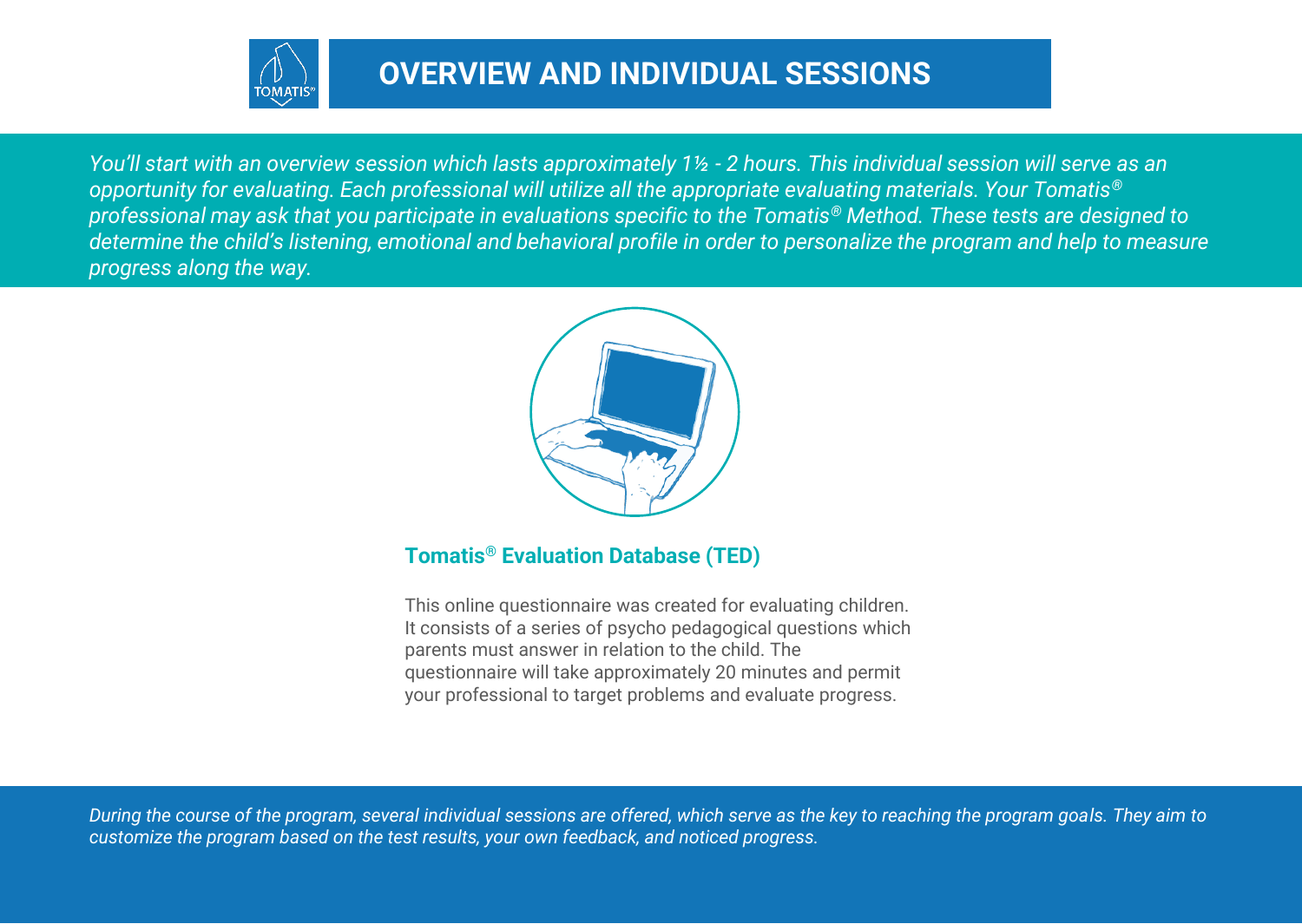

# **Listening Sessions (Passive Phase)**

**These sessions will serve as the majority of the sessions. The music presented is composed mostly of Mozart, which is filtered and modified.** The music is transmitted by bone conduction while wearing specialized headphones. The child will perceive sound contrasts that modify the timbre and intensity while maintaining the rhythm and melody. These contrasts produce a naturally stimulating effect for your brain and improve listening.

# **BREAKS**

**Between each session, there will be a break for several weeks.** These breaks are called "Integration Phases." They are to be followed by follow up tests and interim interviews before a new session begins.



*The number, duration, and the type of material covered during the sessions are customized to the child listening profile and the program goals.* 

# **Listening Sessions (Active Phase)**

**In these sessions, the child will read, repeat, discuss or even sing while his/her voice is instantly changed and transmitted according to specific settings.** This allows the child to hear his/her own voice modified in real time. The activities to perform during these sessions are dependent on the personal listening profile and goals established.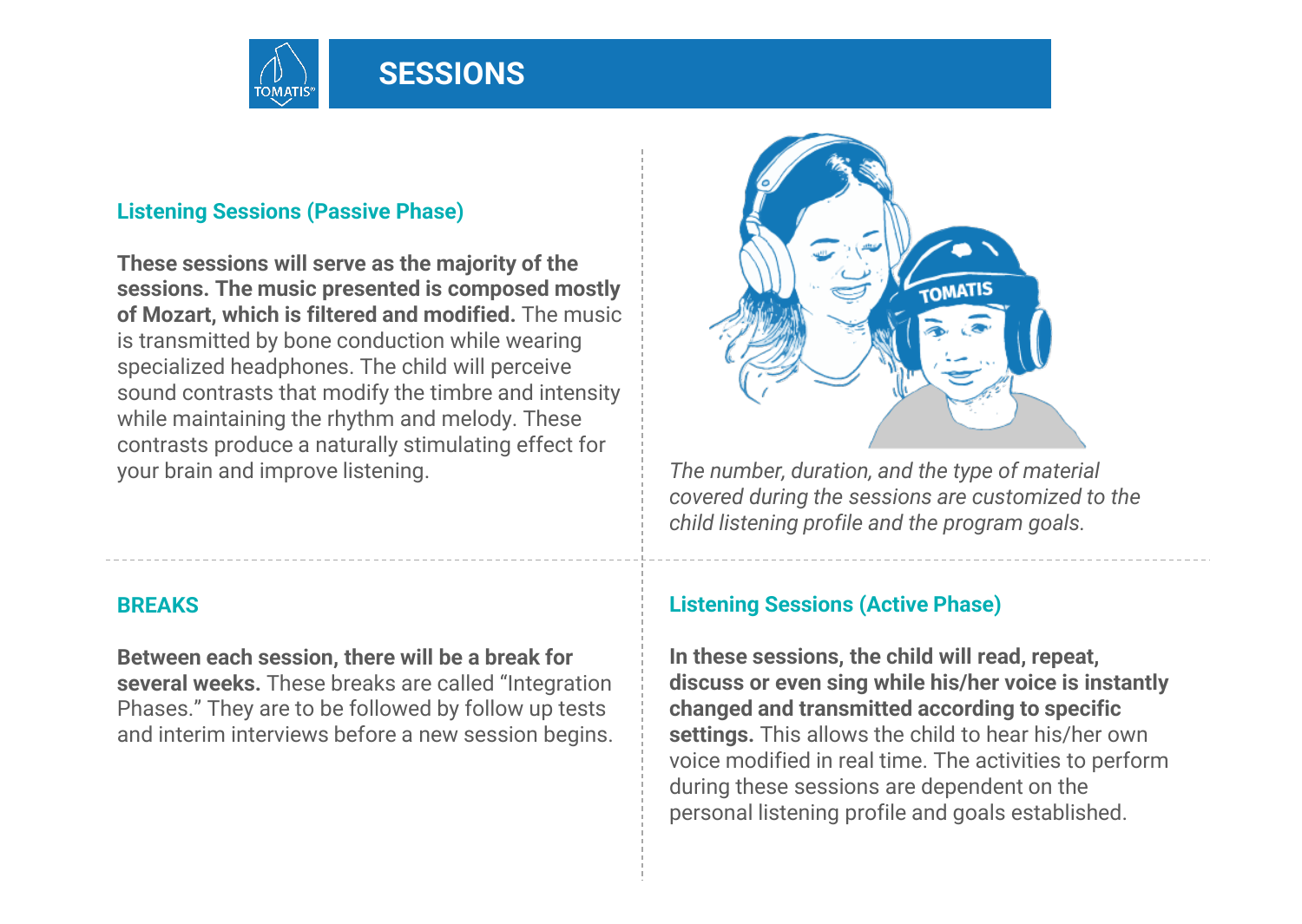



**The Music. The music chosen for the sessions is mostly extracts from the works of Mozart.** This music is dynamic and rich with harmonics, thus perfectly suited to the dynamic filter. Mozart's music is also universally appreciated. Other types of music can be used including waltzes, rhythmic songs, or Gregorian chants.



**Sound Contrasts (dynamic filter).** The brain is particularly sensitive to sudden, unanticipated changes. During Tomatis<sup>®</sup> listening sessions, the music changes suddenly in its tone, timbre, and intensity. These changes are virtually undetectable for the brain and therefore create the effect of surprise. **In response, the brain develops its ability to detect these changes which is very important for improving attention.** 



**The Transmission of Sound.** Sound is vibration. When this vibration is in the air, we call it *air conduction*. Air conduction is the way in which we naturally perceive external sounds (for example, listening to music through headphones). But when this vibration is transmitted through bone, we call it *bone conduction.* We can perceive the sound while plugging our ears with our fingers or placing one hand on top of the skull. During Tomatis® listening sessions, music (or the voice) is also transmitted by air conduction and bone conduction. **While the brain is perceiving sound signals arriving via bone conduction, the analysis of the sound signals arriving via air conduction are also facilitated.** 



**Favor the right ear.** The left ear is connected to the right side of the brain and the right ear is connected to the left side of the brain. One ear usually predominates. Depending on our predominance, the analysis of the stimulus is not the same, and influences the way we process information. We now know that favoring the right ear over the left strengthens learning and communication skills. **Thanks to the specific settings used, the Tomatis® Method favors the right ear by modulating the intensity of the sound in each ear.** Work on auditory laterality with the Tomatis® method is not systematic.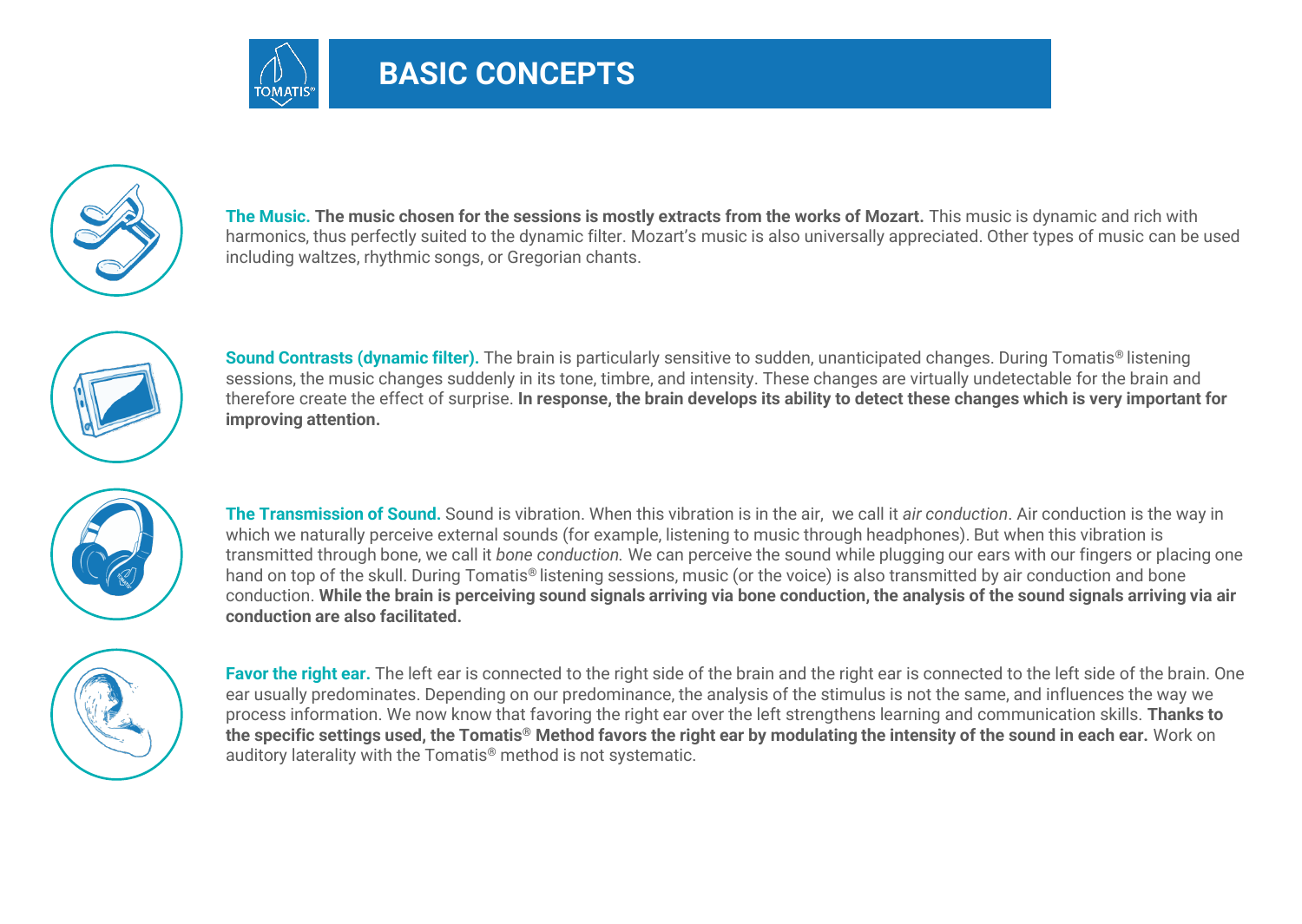



*The Tomatis® Method is a natural, noninvasive sensory stimulation approach. Regardless of the program offered by the professional, there is absolutely no risk of hearing loss. The ears are powerful tool for processing sensory information, and this means that they are well-connected to the brain. The Tomatis® Method aims to optimize the ears' potential to help train the brain. What is felt in terms of mood, energy, and concentration can vary greatly from person to person. Here are some explanations of the processes behind the subconscious changes that occur with the Tomatis® Method.* 

- **The Tomatis® Method is a program**. It aims to train the brain by giving it opportunity to process sensory stimulation. Like any learning process, it requires time and repetition. This can result in feeling impatient or fatigued.
- **The Tomatis® Method is a workout.** Our ears work as a result of muscles that are both the smallest and the fastest in the entire human body. The Tomatis ® Method aims to develop these muscles to their full potential. At the end of a session, some people may feel fatigued as a result of this muscular effort. On the other hand, some people may feel immediate well-being.
- **The Tomatis® Method is sensory stimulation training.** Remember that sound is vibration. The role of the inner ear is to convert this vibration into electrical impulses. The musical component of the Tomatis® Method promotes the transmission of high-pitched sounds that are particularly effective in stimulating the brain. This intense stimulation can result in temporary fatigue, or conversely—a boost of energy.
- **The Tomatis® Method is a psycho-educational program.** The goal is to help the brain better analyze sensory information. This analysis has an important emotional dimension since everyone processes this information according to their own experiences and feelings. By promoting listening, we can be quickly overwhelmed by the sensory information our brain must now learn to process. Some people sense new emotions that they find difficult to grasp and verbalize. This can result in irritability and stress. This is called "disorganization before reorganization."

Experiencing one or more of these effects can be explained by the creation of new neural pathways, which initiates future progress. Therefore, it's important to follow the program to completion, and to share your feelings with your Tomatis® professional, who can adapt the program as needed. If there is too much discomfort, we recommend that you stop the program temporarily while discussing the experience with your professional.